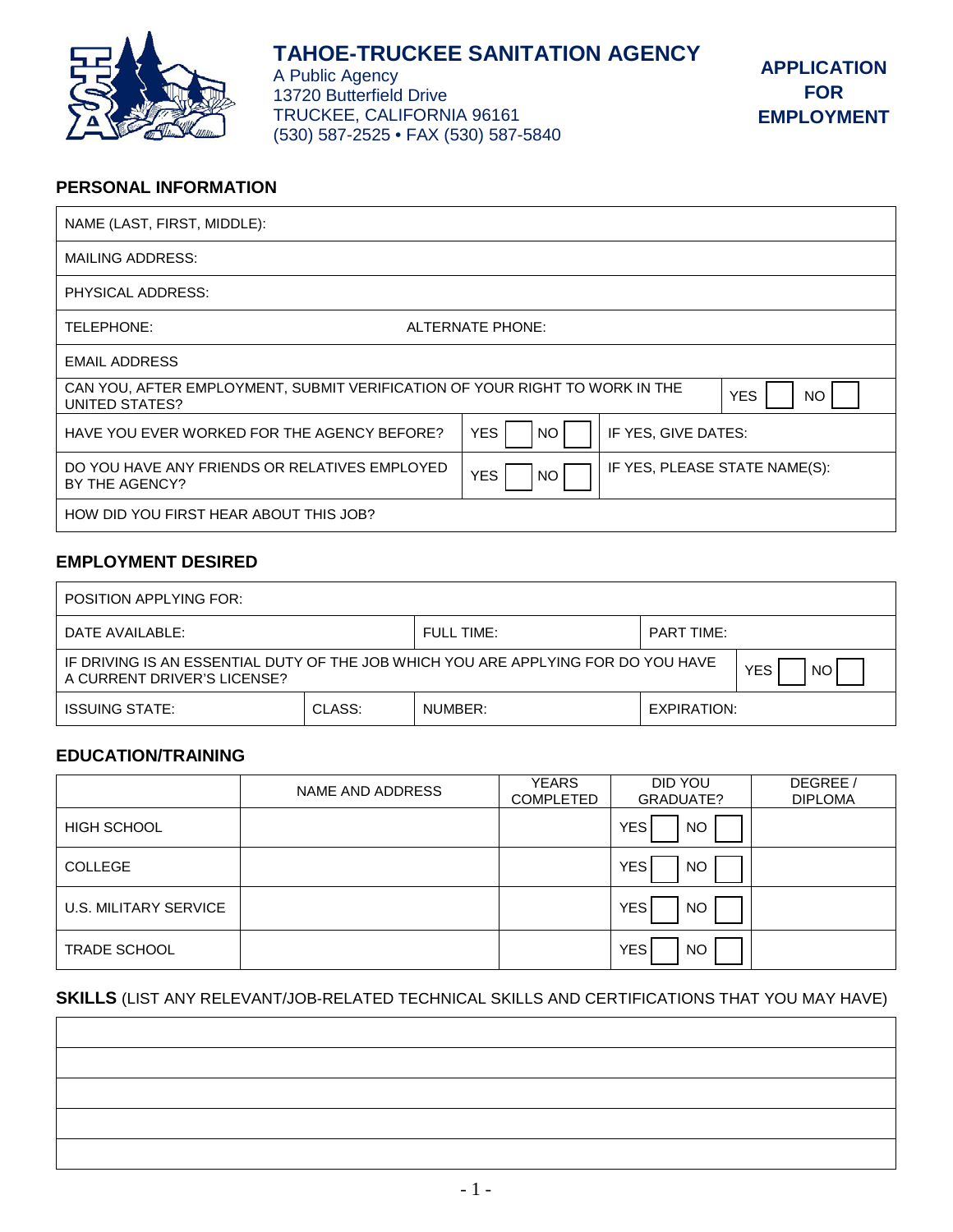#### **EMPLOYMENT HISTORY**

• PROVIDE EMPLOYMENT HISTORY FOR AT LEAST THE PAST 10 YEARS – BEGIN WITH MOST RECENT EMPLOYER FIRST.

| • ACCOUNT FOR ALL PERIODS OF TIME; EXPLAIN ANY LAPSES IN EMPLOYMENT |
|---------------------------------------------------------------------|
|---------------------------------------------------------------------|

| FIRM NAME:                            | PHONE:      |
|---------------------------------------|-------------|
| ADDRESS:                              |             |
| PERIOD OF SERVICE: FROM               | <b>TO</b>   |
| POSITION:                             | SUPERVISOR: |
| <b>DESCRIBE DUTIES:</b>               |             |
| <b>REASON FOR LEAVING:</b>            |             |
| WHAT DID YOU LIKE MOST ABOUT THE JOB? |             |

| FIRM NAME:                            | PHONE:      |
|---------------------------------------|-------------|
| ADDRESS:                              |             |
| PERIOD OF SERVICE: FROM               | <b>TO</b>   |
| POSITION:                             | SUPERVISOR: |
| <b>DESCRIBE DUTIES:</b>               |             |
| <b>REASON FOR LEAVING:</b>            |             |
| WHAT DID YOU LIKE MOST ABOUT THE JOB? |             |
|                                       |             |

| FIRM NAME:                            | PHONE:      |
|---------------------------------------|-------------|
| ADDRESS:                              |             |
|                                       |             |
| PERIOD OF SERVICE: FROM               | <b>TO</b>   |
| POSITION:                             | SUPERVISOR: |
| <b>DESCRIBE DUTIES:</b>               |             |
|                                       |             |
| <b>REASON FOR LEAVING:</b>            |             |
|                                       |             |
| WHAT DID YOU LIKE MOST ABOUT THE JOB? |             |
|                                       |             |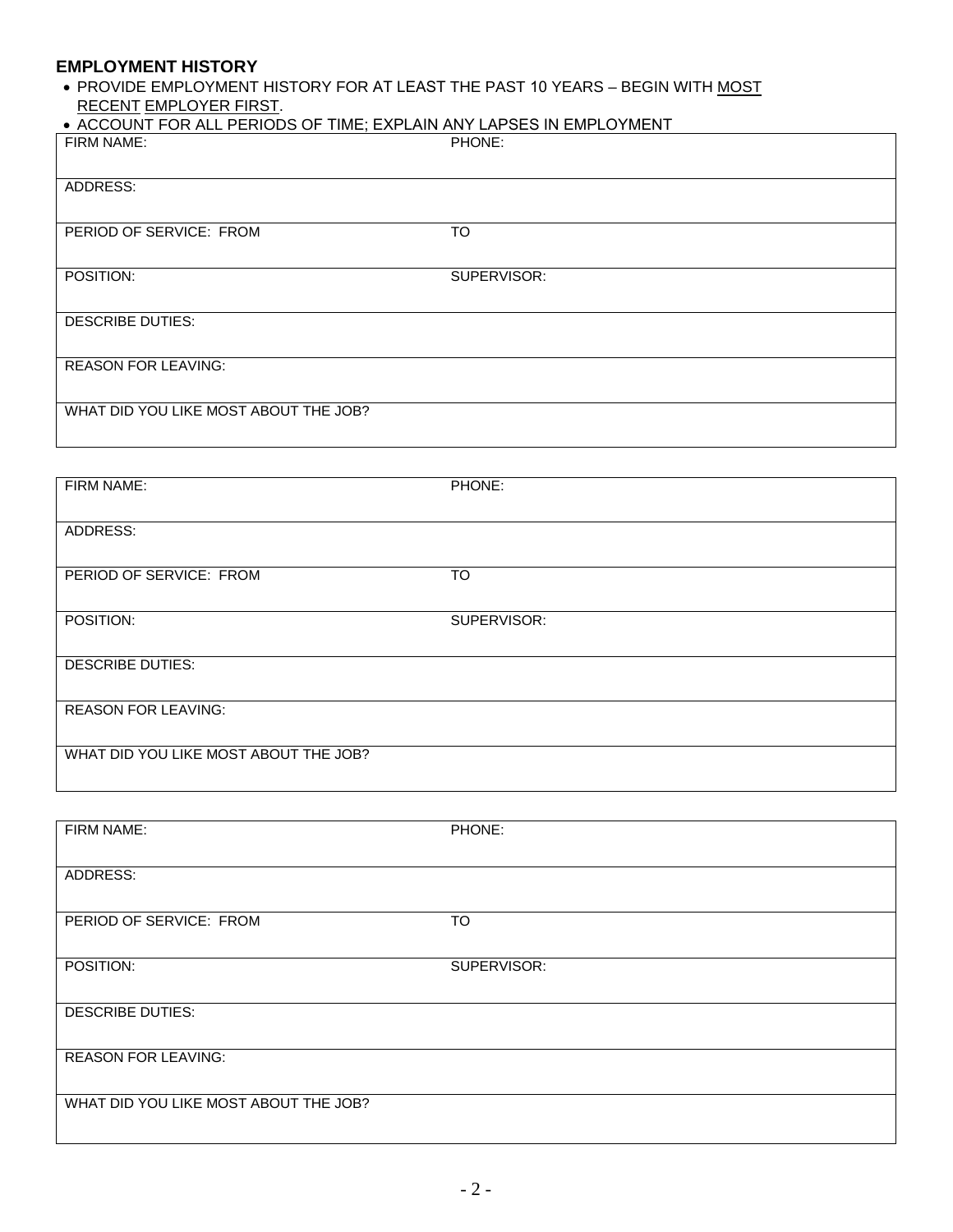| FIRM NAME:                            | PHONE:      |
|---------------------------------------|-------------|
|                                       |             |
| ADDRESS:                              |             |
|                                       |             |
| PERIOD OF SERVICE: FROM               | <b>TO</b>   |
|                                       |             |
| POSITION:                             | SUPERVISOR: |
|                                       |             |
| <b>DESCRIBE DUTIES:</b>               |             |
|                                       |             |
| <b>REASON FOR LEAVING:</b>            |             |
|                                       |             |
| WHAT DID YOU LIKE MOST ABOUT THE JOB? |             |
|                                       |             |

List any job-related organizations, clubs, professional societies, or associations to which you belong. (You may omit those that indicate your race, religion, creed, color, national origin, ancestry, sex, sexual orientation or gender identity/gender expression, age, or any other legally-protected characteristic.)

\_\_\_\_\_\_\_\_\_\_\_\_\_\_\_\_\_\_\_\_\_\_\_\_\_\_\_\_\_\_\_\_\_\_\_\_\_\_\_\_\_\_\_\_\_\_\_\_\_\_\_\_\_\_\_\_\_\_\_\_\_\_\_\_\_\_\_\_\_\_\_\_\_\_\_\_\_\_\_\_\_\_\_\_\_\_\_\_ \_\_\_\_\_\_\_\_\_\_\_\_\_\_\_\_\_\_\_\_\_\_\_\_\_\_\_\_\_\_\_\_\_\_\_\_\_\_\_\_\_\_\_\_\_\_\_\_\_\_\_\_\_\_\_\_\_\_\_\_\_\_\_\_\_\_\_\_\_\_\_\_\_\_\_\_\_\_\_\_\_\_\_\_\_\_\_\_

Please list any additional information that relates to your ability to perform the job for which you have applied, such as licenses, certifications, hobbies, etc. (You may omit any such information that may indicate your race, religion, creed, color, national origin, ancestry, sex, sexual orientation or gender identity/gender expression, age, or any other legally-protected characteristic.):

\_\_\_\_\_\_\_\_\_\_\_\_\_\_\_\_\_\_\_\_\_\_\_\_\_\_\_\_\_\_\_\_\_\_\_\_\_\_\_\_\_\_\_\_\_\_\_\_\_\_\_\_\_\_\_\_\_\_\_\_\_\_\_\_\_\_\_\_\_\_\_\_\_\_\_\_\_\_\_\_\_\_\_\_\_\_\_\_

\_\_\_\_\_\_\_\_\_\_\_\_\_\_\_\_\_\_\_\_\_\_\_\_\_\_\_\_\_\_\_\_\_\_\_\_\_\_\_\_\_\_\_\_\_\_\_\_\_\_\_\_\_\_\_\_\_\_\_\_\_\_\_\_\_\_\_\_\_\_\_\_\_\_\_\_\_\_\_\_\_\_\_\_\_\_\_\_

# **MISCELLANEOUS**

*Please review the job duties of the position for which you are applying, a copy of which is attached or has previously been provided to you.*

| Are you able to perform all the duties of the job for which you are applying, with or without reasonable |  |  |  |  |  |
|----------------------------------------------------------------------------------------------------------|--|--|--|--|--|
| accommodation? YES   NO                                                                                  |  |  |  |  |  |

If not, what duties do you believe you are unable to perform?

Of those duties you believe you are unable to perform, what can be done to accommodate your limitations?

(Applicants requesting accommodation during the application process may be asked to provide medical documentation verifying the need for any such accommodation.)

A person employed is subject to verification that they meet the legal age requirement. If hired, can you provide proof of age?  $YES$  | NO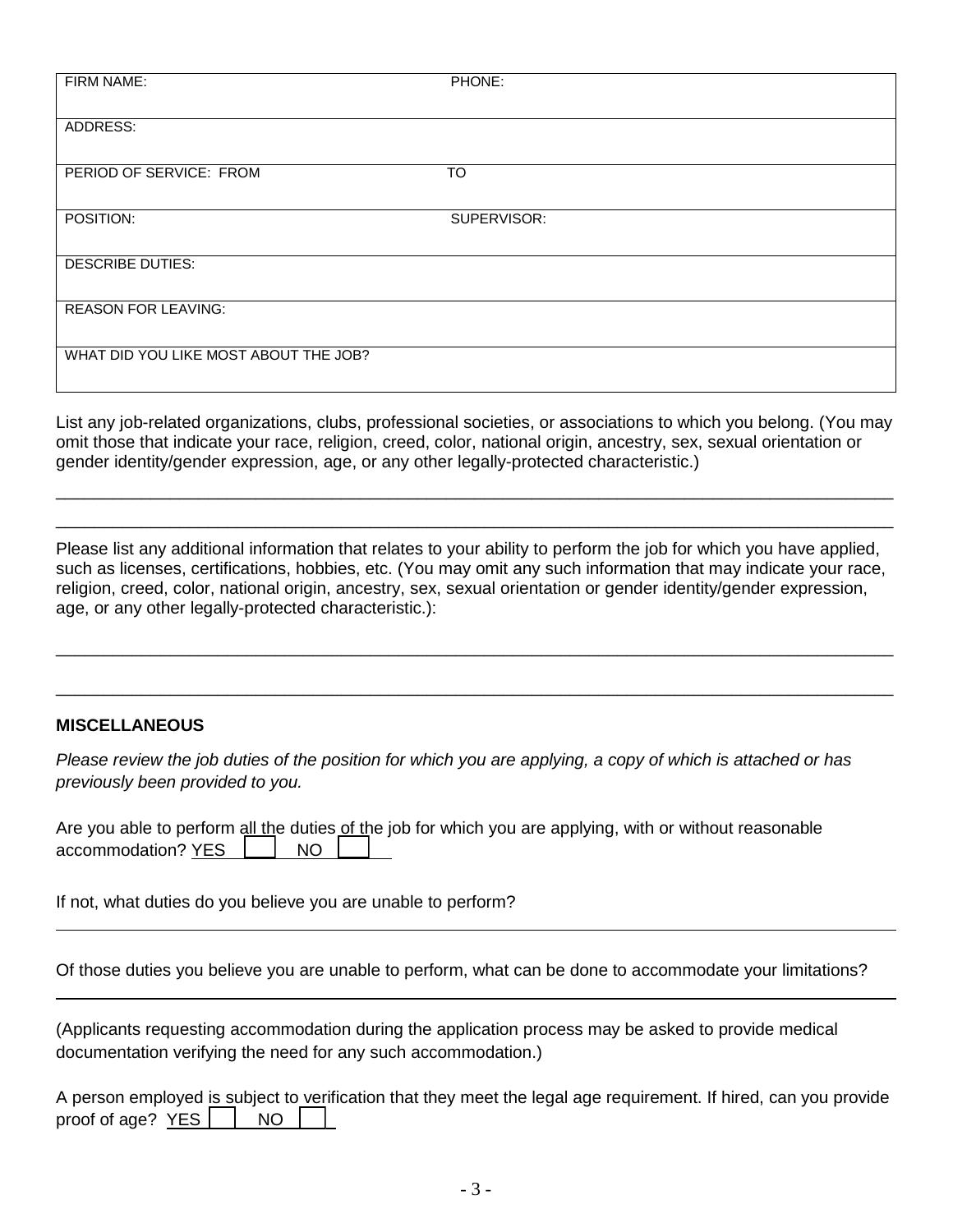#### **REFERENCES - please provide professional references who have known you at least two years**

| <b>NAME</b> | <b>OCCUPATION</b> | <b>RELATIONSHIP</b> | <b>EMAIL ADDRESS</b><br>& PHONE NUMBER | <b>YEARS</b><br><b>KNOWN</b> |
|-------------|-------------------|---------------------|----------------------------------------|------------------------------|
|             |                   |                     |                                        |                              |
|             |                   |                     |                                        |                              |
|             |                   |                     |                                        |                              |
|             |                   |                     |                                        |                              |

I understand that the Agency is relying upon all the representations, both written and oral, which I make during the entire process of applying for employment with Tahoe-Truckee Sanitation Agency. I acknowledge that Tahoe-Truckee Sanitation Agency has the right to investigate any other information that the Agency believes relevant including but not limited to, employment history, educational background, references, credit history and conviction records. I hereby agree to hold Tahoe-Truckee Sanitation Agency, its officers and agents harmless from any and all liability resulting in any way from such investigation. I also authorize my former employers, schools, and references to provide any information they may have regarding me, whether or not it is in their records, and I hereby release them from all liability for divulging same.

I have read and understand the foregoing application and agreement. By my signature below, this certifies that I completed this application and that all entries on it are true and complete.

I understand that incomplete or inaccurate employment applications will not be considered for employment. All the responses I have made on this application are true and correct to the best of my knowledge. I understand that if I make any false statements, misrepresentations, or omissions in this application process, this application could be rendered void and/or may result in my immediate discharge at any time during my employment.

Applicant Signature **Date** 

Print Full Name

# **We are an Equal Opportunity Employer**

All applicants are considered for employment by the Tahoe-Truckee Sanitation Agency without regard to sex, race, color, religion, gender, sexual orientation, gender identity or gender expression, national origin or ancestry, citizenship, age, physical or mental disability, medical condition, pregnancy, genetic information, marital status or registered domestic partner status, military or veteran status or any other characteristic protected by applicable federal, state or local laws.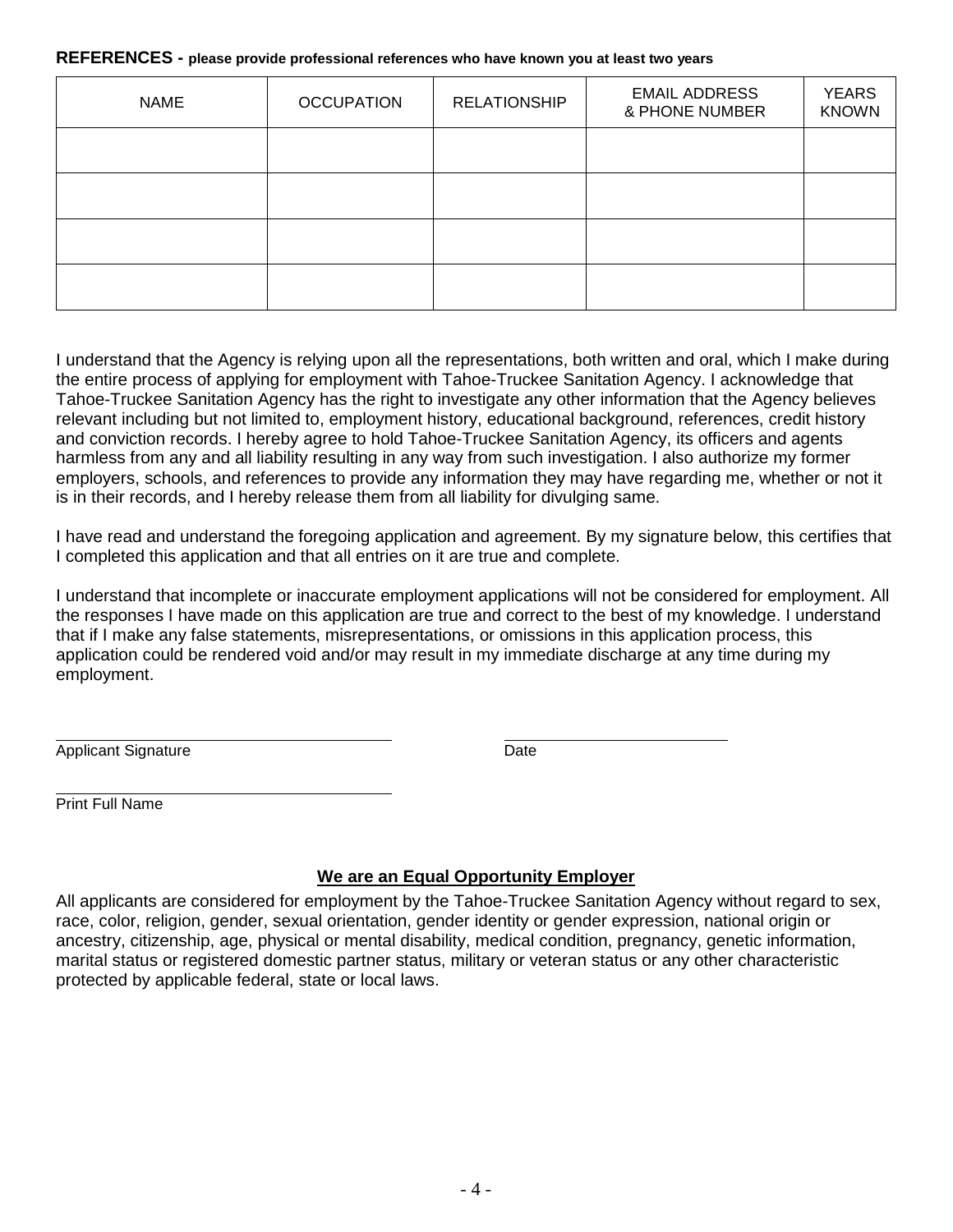# **SUPPLEMENTAL APPLICATION**

#### **FOR MAINTENANCE & OPERATION APPLICANTS**

PLEASE READ THE ENTIRE FORM BEFORE YOU BEGIN TO COMPLETE IT. GIVE COMPLETE INFORMATION. THIS APPLICATION WILL BE EVALUATED AND USED AS A SELECTION TOOL. FAILURE TO PROVIDE COMPLETE INFORMATION MAY RESULT IN THE ELIMINATION FROM FURTHER CONSIDERATION OF YOUR APPLICATION. THIS SUPPLEMENTAL APPLICATION AND YOUR WRITTEN TEST SCORE, IF APPLICABLE, WILL BOTH BE ANALYZED TO DETERMINE WHETHER YOU WILL BE INVITED FOR A JOB INTERVIEW.

1) THE FOLLOWING MAY BE INCLUDED IN THE WORKING CONDITIONS OF A MAINTENANCE OR OPERATIONS DEPARTMENT EMPLOYEE AT TAHOE-TRUCKEE SANITATION AGENCY. PLACE A CHECK IN THE APPROPRIATE COLUMN(S). IT MAY BE APPROPRIATE TO CHECK MORE THAN ONE COLUMN. FOR EXAMPLE, IF YOU HAVE WORKED UNDER A SIMILAR CONDITION SUCH AS STANDING FOR LONG PERIODS OF TIME, AND YOU WOULD BE WILLING TO DO IT AGAIN, YOU WOULD PLACE A CHECK IN BOTH THE FIRST AND THIRD COLUMNS.

| <b>WORKING CONDITIONS</b>                                                                                            | <b>WOULD DO</b> | <b>CAN'T OR</b><br>WON'T DO | <b>HAVE DONE</b> |
|----------------------------------------------------------------------------------------------------------------------|-----------------|-----------------------------|------------------|
| WORKING A NIGHT SHIFT (6:00 P.M. TO 6:00 A.M.)                                                                       |                 |                             |                  |
| WORKING A 12-HOUR SHIFT (6:00 A.M./P.M. TO<br>6:00 A.M./P.M.)                                                        |                 |                             |                  |
| <b>WORKING WEEKENDS</b>                                                                                              |                 |                             |                  |
| HAVING DIFFERENT (ROTATING) DAYS OFF EACH<br><b>WEEK</b>                                                             |                 |                             |                  |
| WORKING IN CONFINED SPACES (AREAS OF<br>RESTRICTED ACCESS) WITH APPROPRIATE SAFETY<br><b>EQUIPMENT</b>               |                 |                             |                  |
| STANDING FOR LONG PERIODS OF TIME                                                                                    |                 |                             |                  |
| PUSHING OR LIFTING HEAVY OBJECTS (MINIMUM OF<br>40 TO 50 LBS.)                                                       |                 |                             |                  |
| <b>WORKING AROUND FOUL-SMELLING ODORS</b>                                                                            |                 |                             |                  |
| WORKING OUTDOORS IN ALL WEATHER CONDITIONS<br>WITH APPROPRIATE CLOTHING                                              |                 |                             |                  |
| WORKING IN AN AREA WHICH HAS HIGH NOISE AND<br>VIBRATION LEVELS (SAFETY EQUIPMENT PROVIDED<br><b>WHERE REQUIRED)</b> |                 |                             |                  |
| REPORTING TO WORK ON TIME EVERY DAY                                                                                  |                 |                             |                  |
| CALLING AHEAD OF SCHEDULED REPORTING TIME<br>EACH DAY WHEN UNABLE TO REPORT TO WORK FOR<br><b>ANY REASON</b>         |                 |                             |                  |
| PERFORMING VERY ROUTINE TASKS ON A DAILY<br><b>BASIS</b>                                                             |                 |                             |                  |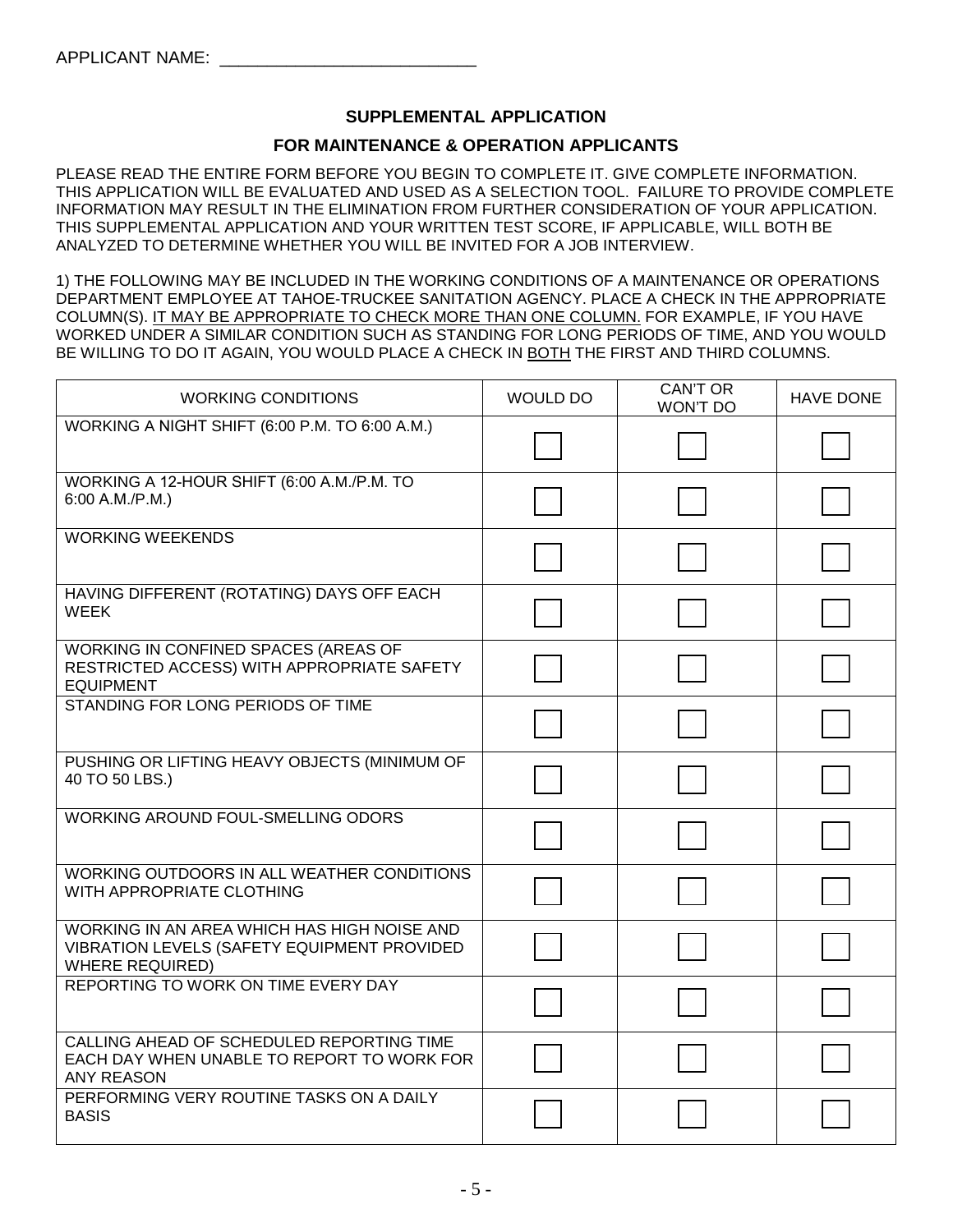#### 2) HAVE YOU EVER PERFORMED GENERAL HOUSEKEEPIN<u>G </u>DUTIES <u>SU</u>CH AS SWEEPING FLOORS, HOSING DOWN CONCRETE TANKS, DUMPING TRASH, ETC? YES NONDOW

IF "YES", PLEASE PROVIDE FURTHER DETAILS BELOW:

| NAME OF EMPLOYER | DATES OF EMPLOYMENT |
|------------------|---------------------|
|                  |                     |
|                  |                     |
|                  |                     |
|                  |                     |

# 3) HAVE YOU HAD A POSITION IN WHICH YOU WERE REQUIRED TO USE HAND TOOLS? YES  $\Box$  NO

IF "YES," PLEASE COMPLETE THE FOLLOWING INFORMATION.

| TYPE OF TOOLS USED | <b>DUTIES PERFORMED</b> | NAME OF BUSINESS | <b>TYPE OF BUSINESS</b> |
|--------------------|-------------------------|------------------|-------------------------|
|                    |                         |                  |                         |
|                    |                         |                  |                         |
|                    |                         |                  |                         |
|                    |                         |                  |                         |
|                    |                         |                  |                         |
|                    |                         |                  |                         |

#### 4) HAVE YOU OPERATED ANY OF THE FOLLOWING EQUIPMENT?

| 1. FORKLIFT                | <b>YES</b><br><b>NO</b> |             |  |
|----------------------------|-------------------------|-------------|--|
| IF YES, FOR WHAT EMPLOYER: |                         | AND WHEN:   |  |
| 2. DUMP TRUCK              | <b>YES</b><br><b>NO</b> |             |  |
| IF YES, FOR WHAT EMPLOYER: |                         | , AND WHEN: |  |
| 3. FRONT LOADER            | <b>NO</b><br><b>YES</b> |             |  |
| IF YES, FOR WHAT EMPLOYER: |                         | AND WHEN:   |  |

5) HAVE YOU PERFORMED MAINTENANCE ON LARGE PIECES OF EQUIPMENT OR ENGINES? YES NO IF "YES," PLEASE COMPLETE THE FOLLOWING INFORMATION.

| TYPE OF MAINTENANCE OR REPAIR | TYPE OF EQUIPMENT OR ENGINE | NAME OF EMPLOYER |
|-------------------------------|-----------------------------|------------------|
|                               |                             |                  |
|                               |                             |                  |
|                               |                             |                  |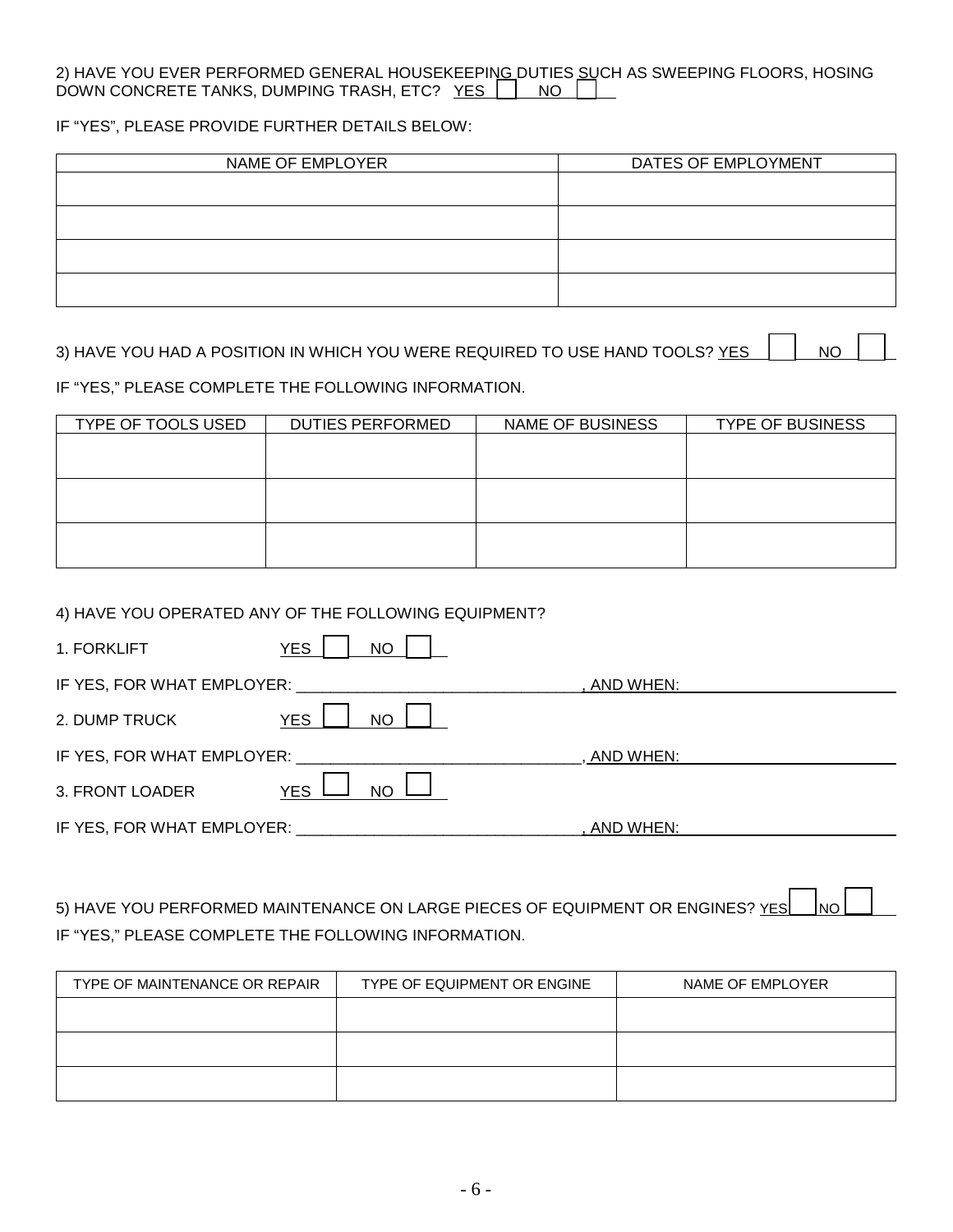IF "YES," PLEASE COMPLETE THE FOLLOWING INFORMATION.

| <b>TYPE OF PLANT</b> | DUTIES PERFORMED | NAME OF EMPLOYER |
|----------------------|------------------|------------------|
|                      |                  |                  |
|                      |                  |                  |
|                      |                  |                  |
|                      |                  |                  |
|                      |                  |                  |

7) HAVE YOU WORKED IN ANY TYPE OF PROCESSING PLANT IN WHICH ALL PROCESSES WERE INTERRELATED AND INTERDEPENDENT? YES | NO

# IF "YES," PLEASE COMPLETE THE FOLLOWING INFORMATION.

| <b>TYPE OF PLANT</b> | <b>DUTIES PERFORMED</b> | NAME OF EMPLOYER |
|----------------------|-------------------------|------------------|
|                      |                         |                  |
|                      |                         |                  |
|                      |                         |                  |
|                      |                         |                  |
|                      |                         |                  |

# 8) HAVE YOU HAD A POSITION IN WHICH KNOWLEDGE OF CHEMISTRY OR BIOLOGY WAS NEEDED TO PERFORM JOB DUTIES? YES | NO

#### IF "YES," PLEASE COMPLETE THE FOLLOWING INFORMATION.

| <b>TYPE OF PLANT</b> | <b>DUTIES PERFORMED</b> | NAME OF EMPLOYER |
|----------------------|-------------------------|------------------|
|                      |                         |                  |
|                      |                         |                  |
|                      |                         |                  |
|                      |                         |                  |
|                      |                         |                  |
|                      |                         |                  |

| 9) HAVE YOU WORKED IN A FRESHWATER OR WASTEWATER TREATMENT PLANT? YES   NO |  |  |  |
|----------------------------------------------------------------------------|--|--|--|
| IF "YES," PLEASE COMPLETE THE FOLLOWING INFORMATION.                       |  |  |  |

| <b>TYPE OF PLANT</b> | <b>DUTIES PERFORMED</b> | <b>TYPE OF CERTIFICATION</b> | NAME OF EMPLOYER |
|----------------------|-------------------------|------------------------------|------------------|
|                      |                         |                              |                  |
|                      |                         |                              |                  |
|                      |                         |                              |                  |
|                      |                         |                              |                  |
|                      |                         |                              |                  |

|                       |  | 10) DO YOU HAVE ANY OTHER PREVIOUS WORK EXPERIENCE WHICH YOU FEEL IS RELATED TO PLANT |
|-----------------------|--|---------------------------------------------------------------------------------------|
|                       |  | OPERATOR OR PLANT MAINTENANCE EMPLOYEE THAT YOU HAVE NOT YET MENTIONED ON THIS        |
| APPLICATION? YES   NO |  |                                                                                       |

#### IF YES, PLEASE DESCRIBE THE POSITION AND EXPLAIN WHY YOU THINK IT RELATES TO THE DUTIES OF A PLANT MAINTENANCE OR OPERATIONS EMPLOYEE:

\_\_\_\_\_\_\_\_\_\_\_\_\_\_\_\_\_\_\_\_\_\_\_\_\_\_\_\_\_\_\_\_\_\_\_\_\_\_\_\_\_\_\_\_\_\_\_\_\_\_\_\_\_\_\_\_\_\_\_\_\_\_\_\_\_\_\_\_\_\_\_\_\_\_\_\_\_\_\_\_\_\_\_\_\_\_\_ \_\_\_\_\_\_\_\_\_\_\_\_\_\_\_\_\_\_\_\_\_\_\_\_\_\_\_\_\_\_\_\_\_\_\_\_\_\_\_\_\_\_\_\_\_\_\_\_\_\_\_\_\_\_\_\_\_\_\_\_\_\_\_\_\_\_\_\_\_\_\_\_\_\_\_\_\_\_\_\_\_\_\_\_\_\_\_